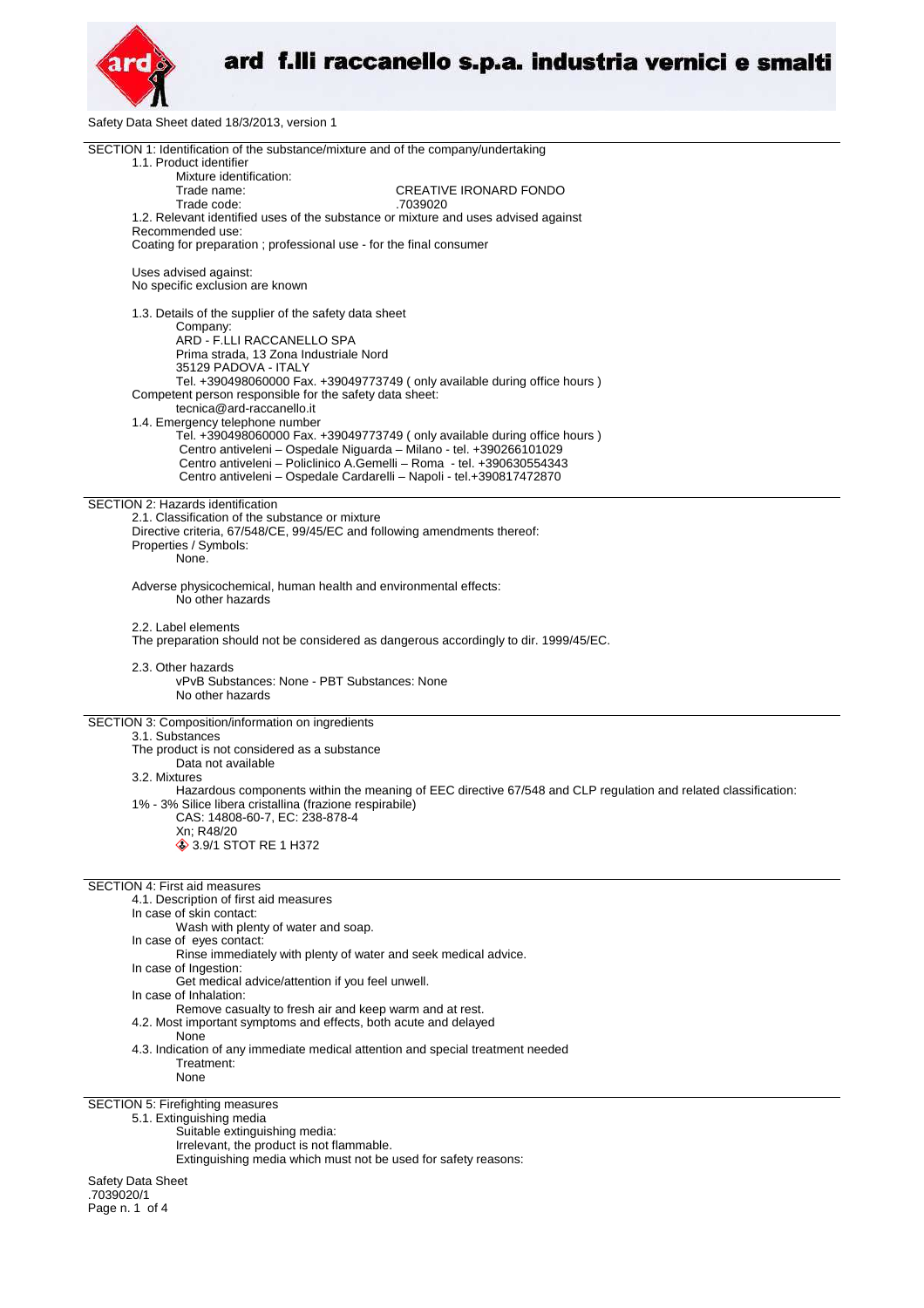None in particular.

5.2. Special hazards arising from the substance or mixture

Do not inhale explosion and combustion gases.

May produce toxic fumes of carbon monoxide if burning.

5.3. Advice for firefighters

Use suitable breathing apparatus . Collect contaminated fire extinguishing water separately. This must not be discharged into drains.

SECTION 6: Accidental release measures 6.1. Personal precautions, protective equipment and emergency procedures Wear personal protection equipment. Remove persons to safety. See protective measures under point 7 and 8. 6.2. Environmental precautions Do not allow to enter into soil/subsoil. Do not allow to enter into surface water or drains. Retain contaminated washing water and dispose it. In case of gas escape or of entry into waterways, soil or drains, inform the responsible authorities. 6.3. Methods and material for containment and cleaning up Suitable material for taking up: absorbing material, organic, sand Wash with plenty of water. 6.4. Reference to other sections See also section 8 and 13 SECTION 7: Handling and storage 7.1. Precautions for safe handling Avoid contact with skin and eyes. Do not eat or drink while working. See also section 8 for recomened protective equipment. 7.2. Conditions for safe storage, including any incompatibilities Keep away from food, drink and feed. Incompatible materials: None in particular. Instructions as regards storage premises: Adequately ventilated premises. 7.3. Specific end use(s) None in particular SECTION 8: Exposure controls/personal protection 8.1. Control parameters No occupational exposure limit available DNEL Exposure Limit Values Data not available PNEC Exposure Limit Values Data not available 8.2. Exposure controls Eye protection: Not needed for normal use. Anyway, operate according good working practices. Protection for skin: No special precaution must be adopted for normal use. Protection for hands: Not needed for normal use. Respiratory protection: Not needed for normal use. Thermal Hazards: None Environmental exposure controls: None SECTION 9: Physical and chemical properties 9.1. Information on basic physical and chemical properties Appearance and colour: Odour: Characteristic: slightly acetic

| Ouuui.                                        | CridiaCteristic. Slightly acetic |
|-----------------------------------------------|----------------------------------|
| Odour threshold:                              | Data not available               |
| pH:                                           | $8.5 - 9.0$                      |
| Melting point / freezing point:               | Data not available               |
| Initial boiling point and boiling range:      | Data not available               |
| Solid/gas flammability:                       | Data not available               |
| Upper/lower flammability or explosive limits: | Data not available               |
| Vapour density:                               | Data not available               |
| Flash point:                                  | Not flammable                    |
| Evaporation rate:                             | Data not available               |
| Vapour pressure:                              | Data not available               |
| Relative density:                             | 1645 - 1685 g/l a 20℃            |
| Solubility in water:                          | Miscible                         |
| Solubility in oil:                            | Insoluble                        |
| Partition coefficient (n-octanol/water):      | Data not available               |
| Auto-ignition temperature:                    | Data not available               |
| Decomposition temperature:                    | Data not available               |
| Viscositv:                                    | 14500 - 16500 cP 20℃             |

Safety Data Sheet .7039020/1 Page n. 2 of 4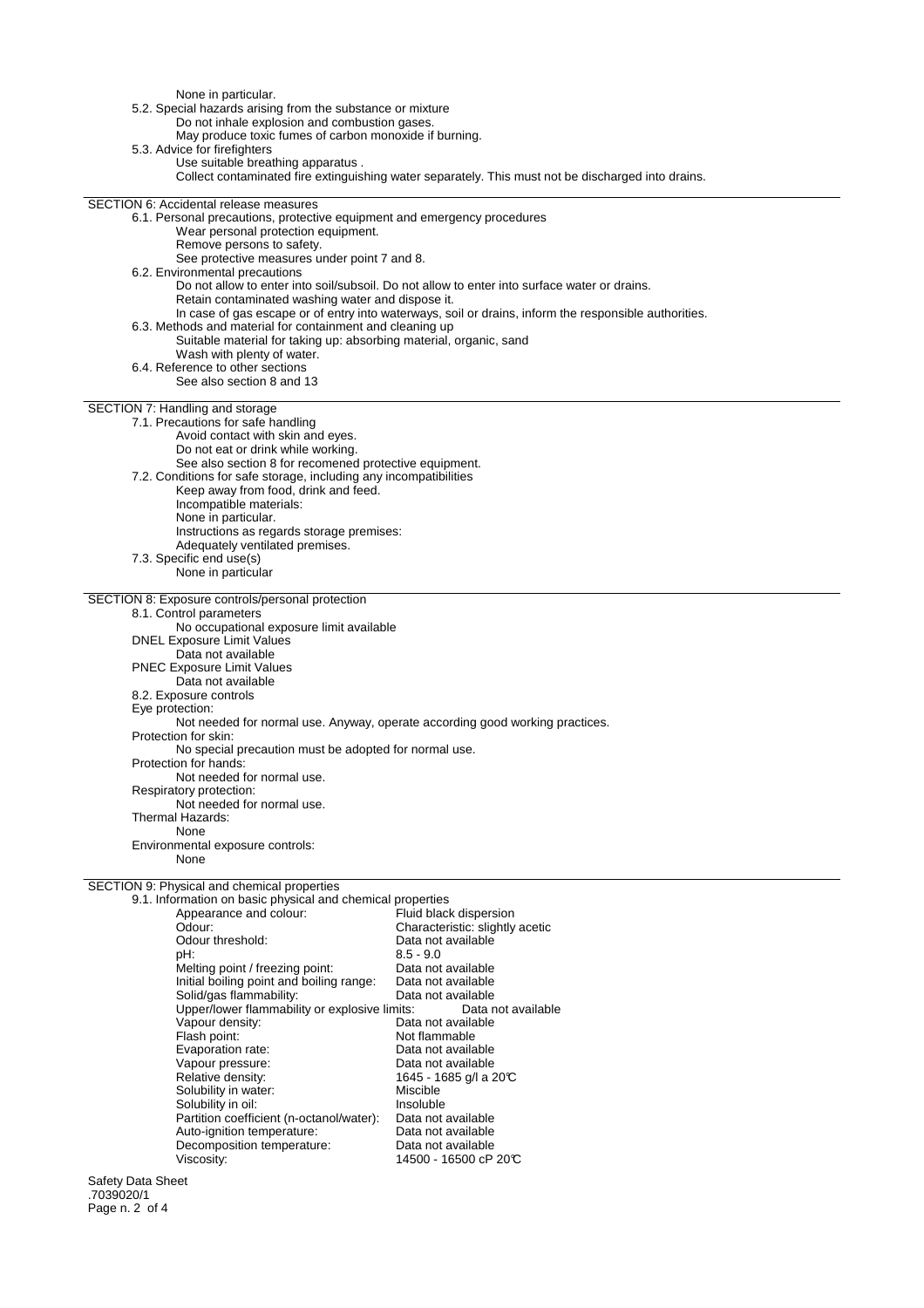| Explosive properties:<br>Oxidizing properties:                                                                                                                                   | Data not available<br>Data not available                                                                                     |
|----------------------------------------------------------------------------------------------------------------------------------------------------------------------------------|------------------------------------------------------------------------------------------------------------------------------|
| 9.2. Other information<br>Miscibility:                                                                                                                                           | Data not available                                                                                                           |
| Fat Solubility:                                                                                                                                                                  | Data not available                                                                                                           |
| Conductivity:                                                                                                                                                                    | Data not available                                                                                                           |
| Substance Groups relevant properties Data not available                                                                                                                          |                                                                                                                              |
| Note: The data herein refer to QC when the product was put on the market.                                                                                                        |                                                                                                                              |
| SECTION 10: Stability and reactivity                                                                                                                                             |                                                                                                                              |
| 10.1. Reactivity                                                                                                                                                                 |                                                                                                                              |
| Stable under normal conditions<br>10.2. Chemical stability                                                                                                                       |                                                                                                                              |
| Stable under normal conditions                                                                                                                                                   |                                                                                                                              |
| The viscosity may increase over time                                                                                                                                             |                                                                                                                              |
| 10.3. Possibility of hazardous reactions                                                                                                                                         |                                                                                                                              |
| None<br>10.4. Conditions to avoid                                                                                                                                                |                                                                                                                              |
| Stable under normal conditions.                                                                                                                                                  |                                                                                                                              |
| 10.5. Incompatible materials                                                                                                                                                     |                                                                                                                              |
| None in particular.                                                                                                                                                              |                                                                                                                              |
| 10.6. Hazardous decomposition products<br>None.                                                                                                                                  |                                                                                                                              |
|                                                                                                                                                                                  |                                                                                                                              |
| SECTION 11: Toxicological information                                                                                                                                            |                                                                                                                              |
| 11.1. Information on toxicological effects<br>Toxicological information of the mixture:                                                                                          |                                                                                                                              |
| Data not available                                                                                                                                                               |                                                                                                                              |
| Toxicological information of the main substances found in the mixture:                                                                                                           |                                                                                                                              |
| Data not available                                                                                                                                                               |                                                                                                                              |
| SECTION 12: Ecological information<br>12.1. Toxicity                                                                                                                             |                                                                                                                              |
|                                                                                                                                                                                  | Adopt good working practices, so that the product is not released into the environment.                                      |
| Data not available                                                                                                                                                               |                                                                                                                              |
| 12.2. Persistence and degradability                                                                                                                                              |                                                                                                                              |
| Data not available<br>12.3. Bioaccumulative potential                                                                                                                            |                                                                                                                              |
| Data not available                                                                                                                                                               |                                                                                                                              |
| 12.4. Mobility in soil                                                                                                                                                           |                                                                                                                              |
| Data not available                                                                                                                                                               |                                                                                                                              |
| 12.5. Results of PBT and vPvB assessment<br>vPvB Substances: None - PBT Substances: None                                                                                         |                                                                                                                              |
| 12.6. Other adverse effects                                                                                                                                                      |                                                                                                                              |
| None                                                                                                                                                                             |                                                                                                                              |
|                                                                                                                                                                                  |                                                                                                                              |
| SECTION 13: Disposal considerations<br>13.1. Waste treatment methods                                                                                                             |                                                                                                                              |
|                                                                                                                                                                                  | Recover if possible. In so doing, comply with the local and national regulations currently in force.                         |
| Waste should not be disposed of by release to sewers.                                                                                                                            |                                                                                                                              |
| Contaminated packaging thinners and cleaning diluents must be landfilled.                                                                                                        |                                                                                                                              |
| SECTION 14: Transport information                                                                                                                                                |                                                                                                                              |
| 14.1. UN number                                                                                                                                                                  |                                                                                                                              |
| Not classified as dangerous in the meaning of transport regulations.<br>14.2. UN proper shipping name                                                                            |                                                                                                                              |
| Data not available                                                                                                                                                               |                                                                                                                              |
| 14.3. Transport hazard class(es)                                                                                                                                                 |                                                                                                                              |
| Data not available                                                                                                                                                               |                                                                                                                              |
| 14.4. Packing group<br>Data not available                                                                                                                                        |                                                                                                                              |
| 14.5. Environmental hazards                                                                                                                                                      |                                                                                                                              |
| Data not available                                                                                                                                                               |                                                                                                                              |
| 14.6. Special precautions for user                                                                                                                                               |                                                                                                                              |
| Data not available<br>14.7. Transport in bulk according to Annex II of MARPOL73/78 and the IBC Code                                                                              |                                                                                                                              |
| Data not available                                                                                                                                                               |                                                                                                                              |
|                                                                                                                                                                                  |                                                                                                                              |
| SECTION 15: Regulatory information                                                                                                                                               | 15.1. Safety, health and environmental regulations/legislation specific for the substance or mixture                         |
|                                                                                                                                                                                  | Dir. 67/548/EEC (Classification, packaging and labelling of dangerous substances). Dir. 99/45/EEC (Classification, packaging |
|                                                                                                                                                                                  | and labelling of dangerous preparations). Dir. 98/24/EC (Risks related to chemical agents at work). Dir. 2000/39/EC          |
|                                                                                                                                                                                  | (Occupational exposure limit values); Dir. 2006/8/CE. Regulation (CE) n. 1907/2006 (REACH), Regulation (CE) n. 1272/2008     |
| (CLP), Regulation (CE) n. 790/2009 (1°ATP CLP), Regulati on (EU) n. 453/2010 (Annex I).<br>DIR.2004/42/CE Subcategory a Type BA limit COV 30 g/l. Contained in product < 30 g/l. |                                                                                                                              |
| Dir. 99/45/EC (Classification, packaging and labelling of dangerous preparations)                                                                                                |                                                                                                                              |
| Dir. 2000/39/EC (Occupational exposure limit values)<br>$D1$ 2000/0/50                                                                                                           |                                                                                                                              |

Dir. 2006/8/EC

Regulation (EC) n. 1907/2006 (REACH)

Regulation (EC) n. 1272/2008 (CLP)